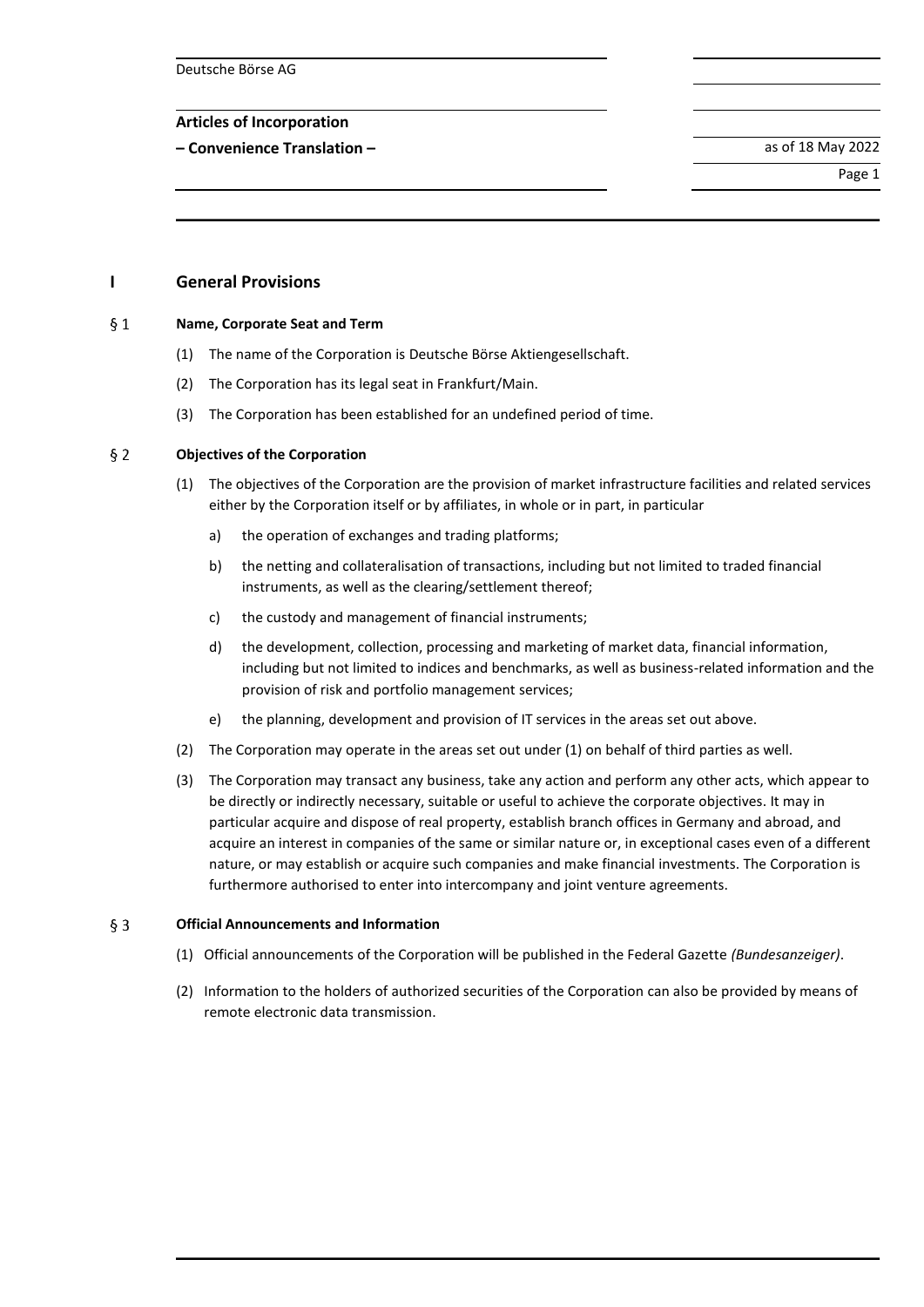**– Convenience Translation –** as of 18 May 2022

Page 2

**II Share Capital and Shares**

#### $\S$  4 **Division and Amount of Share Capital**

- (1) The share capital of the Corporation is EUR 190,000,000.00 (in words: EUR one hundred ninety million) and is divided into 190,000,000 registered shares with no par value. The registered shares shall be listed in a share ledger to be maintained by the Corporation, specifying the name, date of birth and address of the shareholder as well as the amount of shares or the number of each share.
- (2) The Corporation shall be entitled to issue collective certificates for several shares. The shareholder shall not be entitled to an individual certificate of its shares unless the rules and regulations of an exchange on which the share is listed for trading require such evidence by document. Share certificates shall be provided with the signature of two members of the Executive Board in original or produced in mechanic facsimile. In all other respects the form of share certificates, dividend coupons and renewal coupons shall be determined by the Executive Board with the approval of the Supervisory Board.
- (3) Subject to the Supervisory Board's consent, the Executive Board is authorised to increase the share capital on one or more occasions until 18 May 2026 by up to a total of EUR 19,000,000.00 by issuing new no-par value registered shares against cash contributions and/or contributions in kind (Authorised Capital I). The shareholders shall be granted subscription rights in this respect.

The Executive Board is however authorised to exclude fractional amounts from shareholders' subscription rights with the consent of the Supervisory Board.

This authorisation allows new shares to be issued without subscription rights only if the total number of new shares represent, in total, a notional interest in the share capital of no more than 10 per cent as at the date on which the authorisation enters into effect by virtue of registering the amendment to the Articles of Incorporation in the commercial register or, if the share capital is lower as at the date on which this authorisation is exercised, 10 per cent of the share capital on that date. If, during the term of this authorisation and until such time as it is exercised, other authorisations to issue shares in the Company or to issue rights entitling or obligating the holder to subscribe for shares in the Company are exercised and subscription rights thereby excluded, this shall be applied toward the aforementioned 10 per cent threshold.

The new shares may also be acquired by certain banks to be specified by the Executive Board or companies operating under section 53 (1) sentence 1 or section 53b (1) sentence 1 or (7) of the German Banking Act (Gesetz über das Kreditwesen – KWG) subject to the obligation that they offer such shares to shareholders (indirect subscription right).

The Executive Board shall determine, subject to the Supervisory Board's consent, the rights attaching to the shares and the additional terms and conditions relating to the issue of the shares, including the issue price.

(4) Subject to the Supervisory Board's consent, the Executive Board is authorised to increase the share capital on one or more occasions until 18 May 2025 by up to a total of EUR 19,000,000.00 by issuing new no-par value registered shares against cash contributions and/or contributions in kind (Authorised Capital II). The shareholders shall be granted subscription rights in this respect.

The Executive Board is however authorised, subject to the Supervisory Board's consent, to exclude shareholders' subscription rights in cash capital increases provided the issue price of the new shares does not fall substantially short of the stock exchange price. The sum of the shares issued without subscription rights pursuant to section 186 (3) sentence 4 of the AktG may not exceed 10 per cent of the respective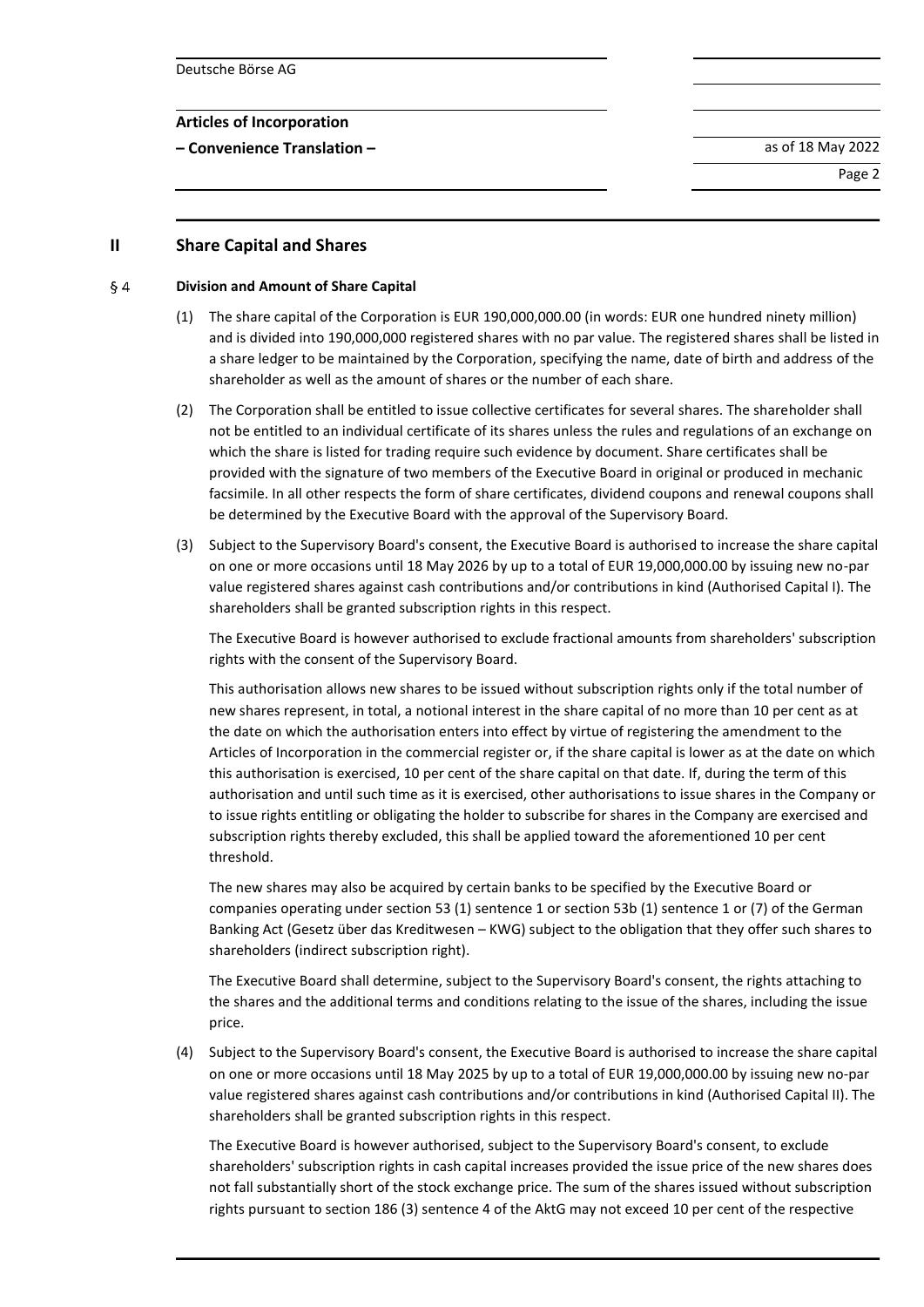**– Convenience Translation –** as of 18 May 2022

Page 3

share capital existing as at the date on which the authorisation enters into effect by virtue of registering the amendment to the Articles of Incorporation in the commercial register or – if this amount is lower – the share capital existing as at the date of its exercise. If during the term of this authorisation and until such time as it is exercised, other authorisations to issue or sell shares in the Company or to issue rights entitling or obligating the holder to subscribe for shares in the Company are exercised and subscription rights thereby excluded pursuant to or in analogous application of section 186 (3) sentence 4 of the AktG, this shall be applied toward the aforementioned 10 per cent threshold.

The Executive Board is also authorised, subject to the Supervisory Board's consent, to exclude subscription rights if the capital increase against contributions in kind is implemented for the purpose of acquiring companies, parts of companies, equity interests in companies or other assets.

Additionally, the Executive Board is authorised, subject to the Supervisory Board's consent, to exclude shareholders' subscription rights with respect to fractional amounts.

This authorisation allows new shares to be issued without subscription rights only if the total number of new shares represent, in total, a notional interest in the share capital of no more than 10 per cent as at the date on which the authorisation enters into effect by virtue of registering the amendment to the Articles of Incorporation in the commercial register or, if the share capital is lower as at the date on which this authorisation is exercised, 10 per cent of the share capital on that date. If, during the term of this authorisation and until such time as it is exercised, other authorisations to issue shares in the Company or to issue rights entitling or obligating the holder to subscribe for shares in the Company are exercised and subscription rights thereby excluded, this shall be applied toward the aforementioned 10 per cent threshold.

The new shares may also be acquired by certain credit institutions or companies operating under section 53 (1) sentence 1 or section 53b (1) sentence 1 or (7) of the German Banking Act (Gesetz über das Kreditwesen – KWG) to be specified by the Executive Board subject to the obligation that they offer such shares to shareholders (indirect subscription right).

The Executive Board shall determine, subject to the Supervisory Board's consent, the rights attaching to the shares and the additional terms and conditions relating to the issue of the shares, including the issue price.

(5) Subject to the Supervisory Board's consent, the Executive Board is authorised to increase the share capital on one or more occasions until 18 May 2024 by up to a total of EUR 19,000,000.00 by issuing new no-par value registered shares against cash contributions (Authorised Capital III). The shareholders shall be granted subscription rights in this respect. The Executive Board is however authorised to exclude fractional amounts from shareholders' subscription rights with the consent of the Supervisory Board.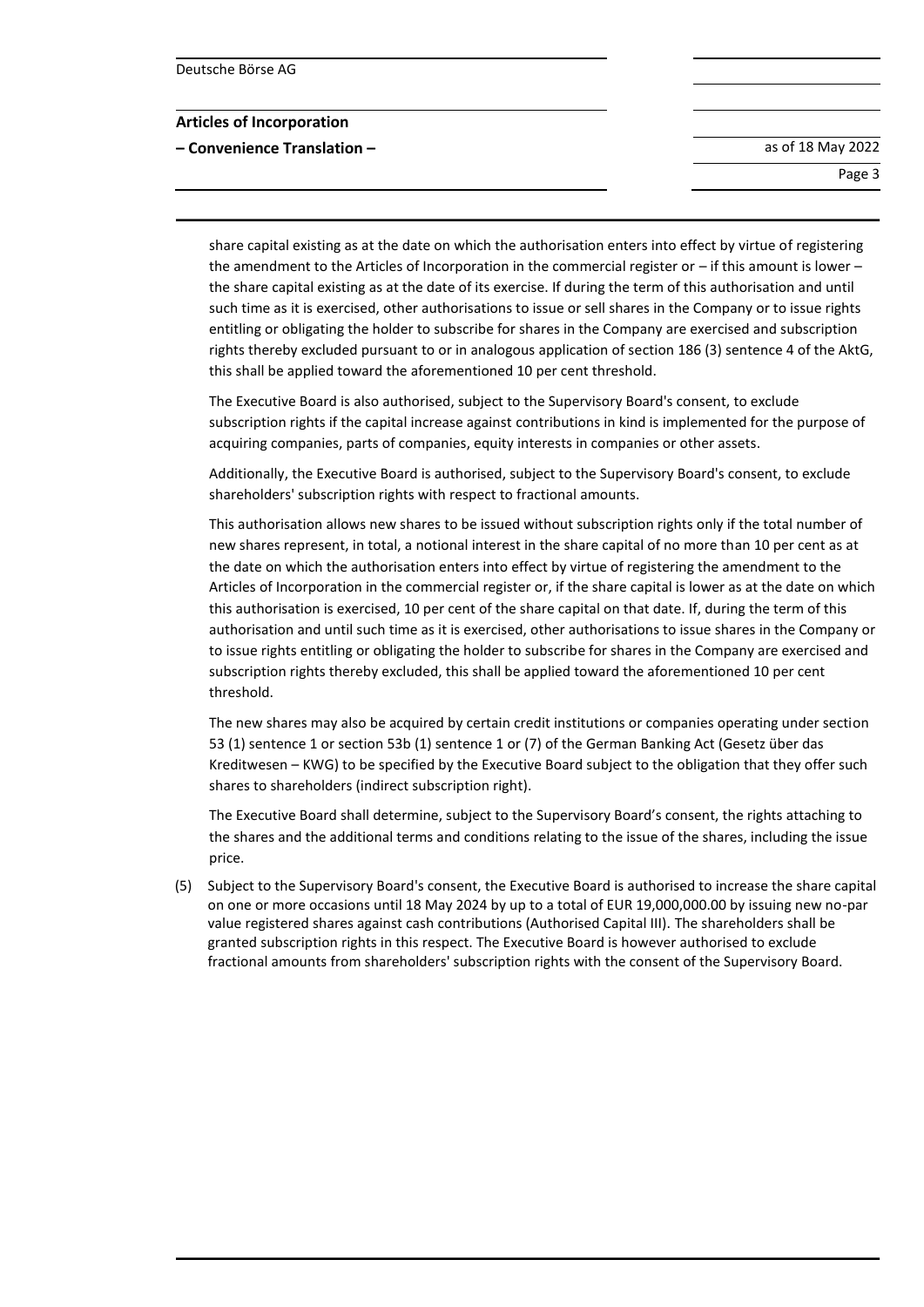**– Convenience Translation –** as of 18 May 2022

Page 4

This authorisation allows new shares to be issued without subscription rights only if the total number of new shares represent, in total, a notional interest in the share capital of no more than 10 per cent as at the date on which the authorisation enters into effect by virtue of registering the amendment to the Articles of Incorporation in the commercial register or, if the share capital is lower as at the date on which this authorisation is exercised, 10 per cent of the share capital on that date. If, during the term of this authorisation and until such time as it is exercised, other authorisations to issue shares in the Company or to issue rights entitling or obligating the holder to subscribe for shares in the Company are exercised and subscription rights thereby excluded, this shall be applied toward the aforementioned 10 per cent threshold.

The new shares may also be acquired by certain credit institutions or companies operating under section 53 (1) sentence 1 or section 53b (1) sentence 1 or (7) of the German Banking Act (Gesetz über das Kreditwesen – KWG) to be specified by the Executive Board subject to the obligation that they offer such shares to shareholders (indirect subscription right).

The Executive Board shall determine, subject to the Supervisory Board's consent, the rights attaching to the shares and the additional terms and conditions relating to the issue of the shares, including the issue price.

(6) Subject to the Supervisory Board's consent, the Executive Board is authorised to increase the share capital on one or more occasions until 17 May 2027 by up to a total of EUR 19,000,000.00 by issuing new no-par value registered shares against cash contributions and/or contributions in kind (Authorised Capital IV). The shareholders shall be granted subscription rights in this respect. The Executive Board is however authorised to exclude fractional amounts from shareholders' subscription rights with the consent of the Supervisory Board.

This authorisation allows new shares to be issued without subscription rights only if the total number of new shares represent, in total, a notional interest in the share capital of no more than 10 per cent as at the date on which the authorisation enters into effect by virtue of registering the amendment to the Articles of Incorporation in the commercial register or, if the share capital is lower as at the date on which this authorisation is exercised, 10 per cent of the share capital on that date. If, during the term of this authorisation and until such time as it is exercised, other authorisations to issue shares in the Company or to issue rights entitling or obligating the holder to subscribe for shares in the Company are exercised and subscription rights thereby excluded, this shall be applied toward the aforementioned 10 per cent threshold.

The new shares may also be acquired by certain credit institutions to be specified by the Executive Board or companies operating under section 53 (1) sentence 1 or section 53b (1) sentence 1 or (7) of the KWG subject to the obligation that they offer such shares to shareholders (indirect subscription right).

The Executive Board shall determine, subject to the Supervisory Board's consent, the rights attaching to the shares and the additional terms and conditions relating to the issue of the shares, including the issue price.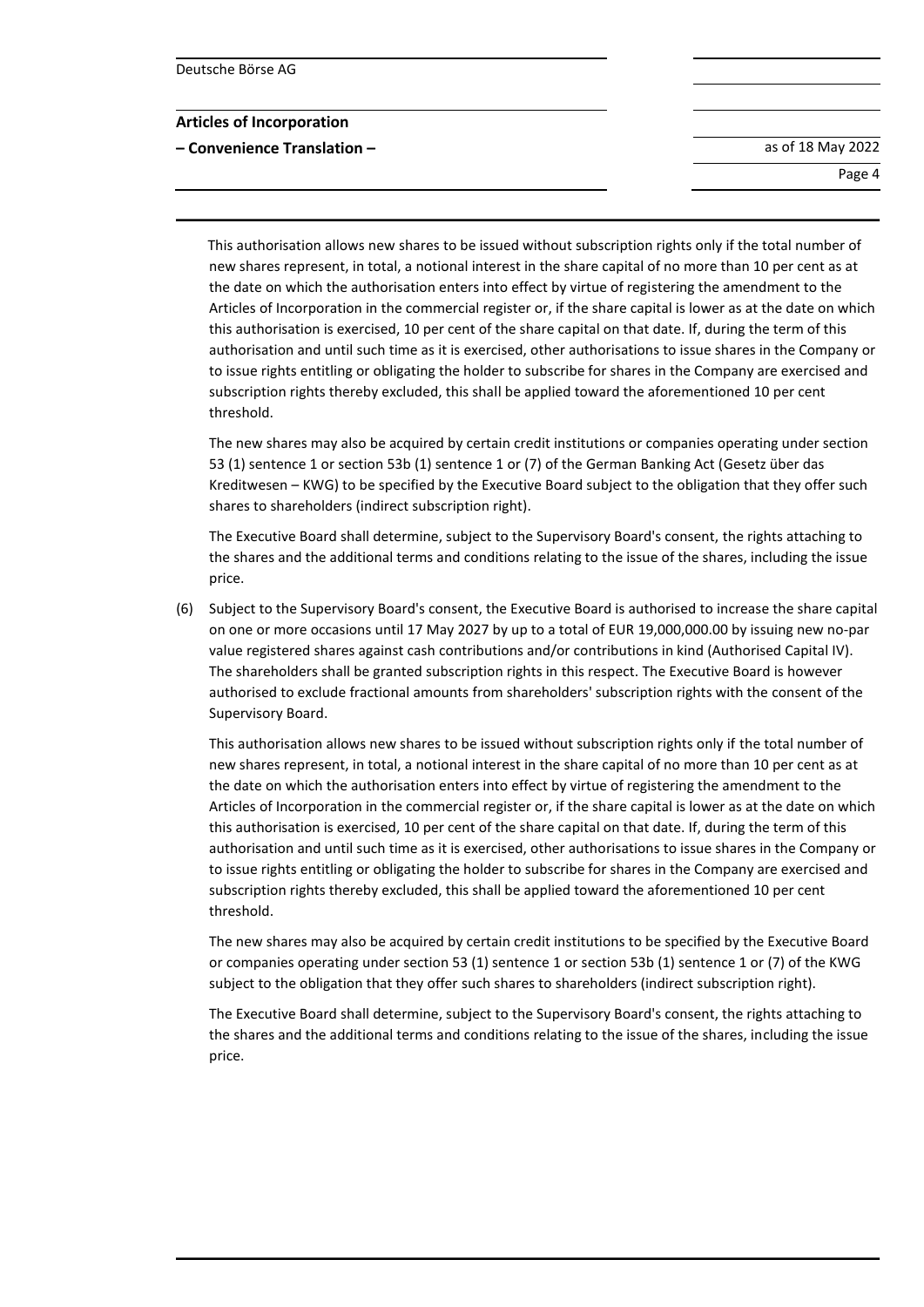**– Convenience Translation –** as of 18 May 2022

Page 5

(7) The share capital shall be conditionally increased by up to EUR 17,800,000 by issuing up to 17,800,000 nopar value registered shares (Contingent Capital 2019). The contingent capital increase shall be implemented only to the extent that holders of convertible bonds or warrants attaching to warrant-linked bonds issued by the Company or a Group Company in the period until 7 May 2024 on the basis of the aforementioned authorisation of the Executive Board pursuant to the resolution by the Annual General Meeting on 8 May 2019 on agenda item 8 b) exercise their conversion or option rights or satisfy their conversion or option obligations, or to the extent that shares are tendered and to the extent no other means of performance are used to service such rights or obligations. The new shares shall carry dividend rights from the beginning of the financial year in which they are issued. The Executive Board shall be authorised to stipulate further details concerning the implementation of the contingent capital increase.

# **III Corporate Constitution**

#### $§ 5$ **Corporate Bodies**

The corporate bodies of the Corporation are the Executive Board, the Supervisory Board and the Shareholders' Meeting.

# **A. The Executive Board**

#### $§6$ **Composition, Chairman, Standing Rules of Procedure**

- (1) The Executive Board of the Corporation shall consist of at least two members. The number of the members of the Executive Board will be determined by the Supervisory Board. An appointment of deputy members of the Executive Board is admissible.
- (2) The Supervisory Board shall appoint one member of the Executive Board as chairman.
- (3) The Supervisory Board shall adopt Standing Rules of Procedure for the Executive Board.

#### $§ 7$ **Representation, Management**

- (1) The Corporation is legally represented by two members of the Executive Board acting jointly or by one member of the Executive Board acting jointly with a Prokurist (senior corporate officer).
- (2) The Executive Board shall conduct the affairs of the Corporation in accordance with applicable law, these Articles of Incorporation and the Standing Rules of Procedure.
- (3) The Supervisory Board may release individual or all members of the Executive Board from the restrictions under Section 181 of the German Civil Code ("BGB") to the effect that they will be allowed to enter into legal transactions with the Corporation as agents of third parties.

#### $§ 8$ **Advisory Boards**

- (1) For purposes of advising the Executive Board the Corporation may establish one or several advisory boards.
- (2) The members of the advisory boards shall be appointed by the Executive Board for a term of three years, subject to the prior approval of the Supervisory Board. The appointments shall be renewable. The Executive Board will determine the responsibilities for each advisory board and shall adopt Standing Rules of Procedure for the advisory board, which shall, in particular, stipulate the number of the members of the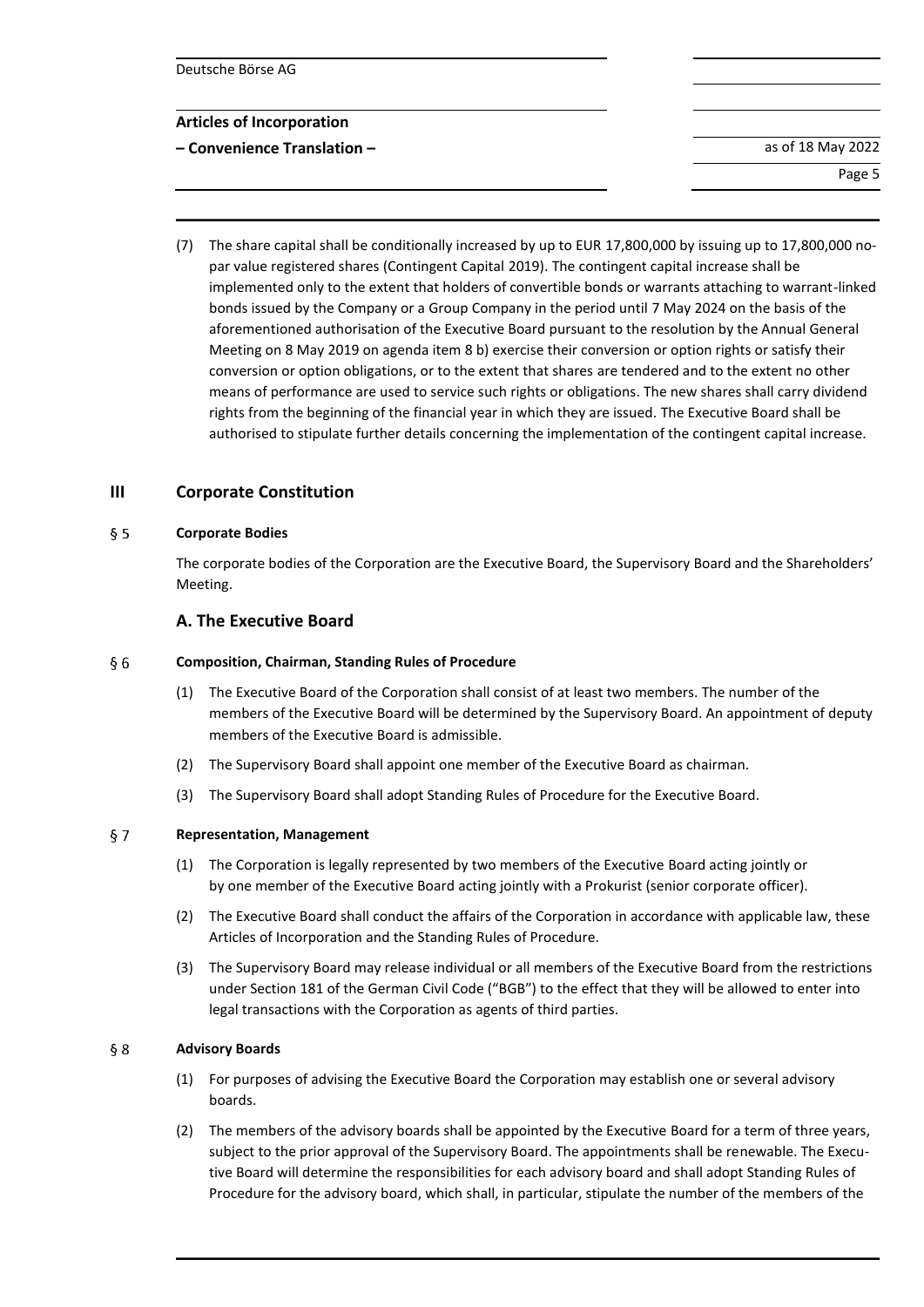**– Convenience Translation –** as of 18 May 2022

Page 6

respective advisory board. The advisory board shall from among its members elect a chairman and two vice chairmen.

# **B. The Supervisory Board**

#### $§9$ **Composition, Term of Office**

- (1) The Supervisory Board comprises 16 members. Such members shall be elected for a term of office ending at the closing of the General Shareholders' Meeting which votes on the approval for the second fiscal year after the commencement of the term of office, not including such fiscal year in which the term of office has commenced. The General Shareholders' Meeting may set a shorter term of office for one or several shareholder representatives.
- (2) No more than two former members of the Executive Board of the Corporation may be members of the Supervisory Board.
- (3) If a member of the Supervisory Board ceases to be a member prior to the expiration of his term of office, a new member shall be co-opted for the remaining term of office of the withdrawing member.

#### $§ 10$ **Resignation from Office**

Any member of the Supervisory Board may, for cause or otherwise, resign from office by giving one month's written notice to the Executive Board.

#### $§11$ **Constitution**

Immediately after the General Shareholders' Meeting at which the election has been made of all Supervisory Board members to be elected by such Shareholders' Meeting, a Supervisory Board meeting shall be held without any notice having to be given of such meeting. At such meeting, which shall be chaired by the shareholders' Supervisory Board member most senior by age, the Supervisory Board shall from among its members elect a chairman and one vice-chairman for the term of office determined in Art. 9. If the chairman or his vice-chairman should withdraw from such office prior to the expiration of the relevant term, then the Supervisory Board shall elect a substitute for the remaining term of office of the withdrawing member.

#### $§ 12$ **Duties**

- (1) The Supervisory Board shall be responsible for the appointment of the members to the Executive Board and the revocation of such appointment.
- (2) The Supervisory Board shall determine the types of transactions with respect to which the Executive Board, without prejudice to its authority to represent the Corporation legally, shall obtain the prior approval of the Supervisory Board.
- (3) The Supervisory Board may adopt its own Standing Rules of Procedure and may establish committees.
- (4) The Supervisory Board is authorized to make amendments to the Articles of Incorporation to the extent that they affect only the wording thereof.

#### $§$  13 **Meeting, Resolutions, Minutes, Remuneration**

(1) The Supervisory Board shall meet at least twice every calendar half year. Meetings shall be convened by the chairman of the Supervisory Board.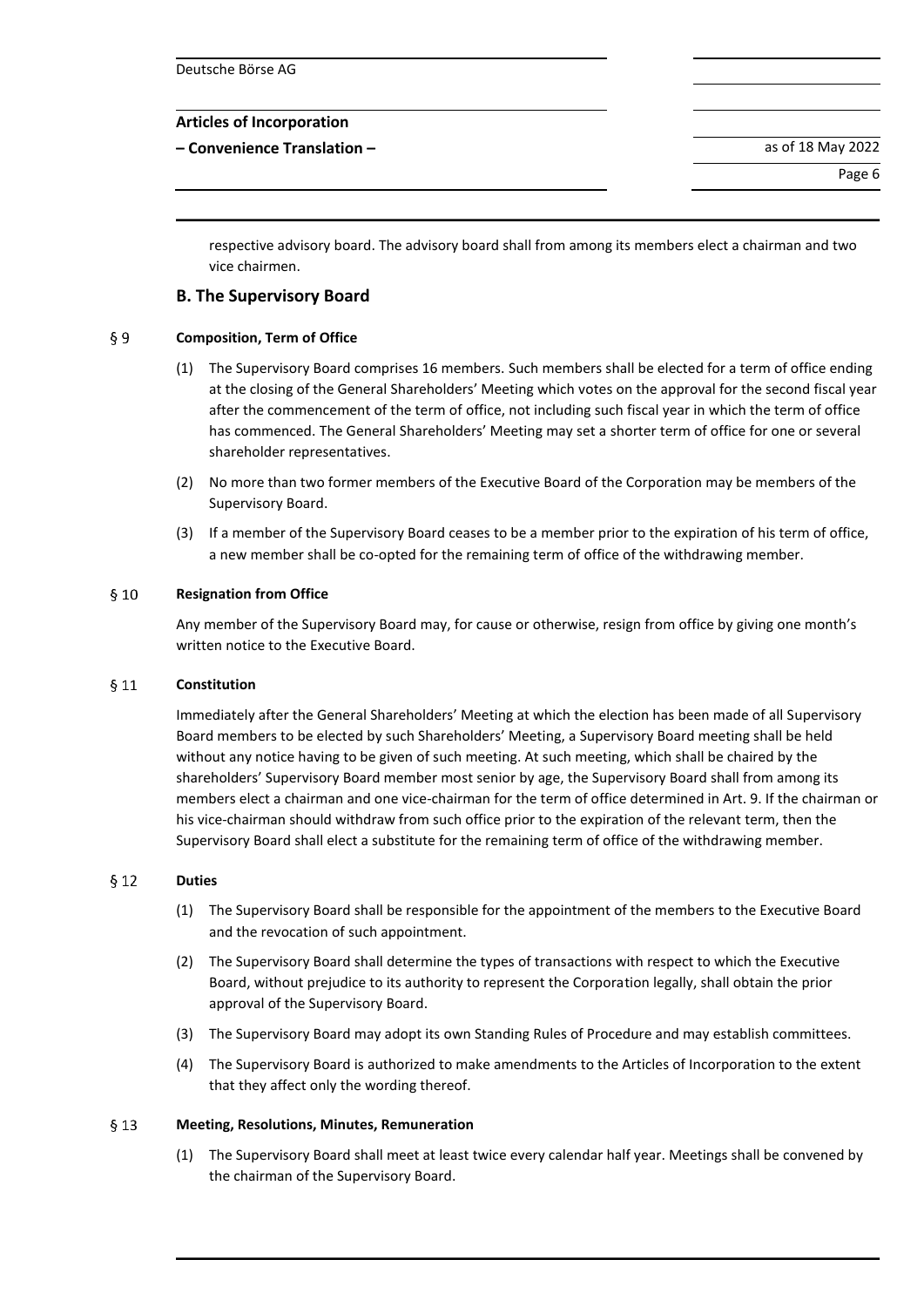**– Convenience Translation –** as of 18 May 2022

Page 7

- (2) A quorum shall be deemed present at Supervisory Board meetings if at least half of the members comprising it in accordance with the law and the Articles of Incorporation participate in a resolution to be voted upon. Unless mandatory law or the Articles of Incorporation provide to the contrary, resolutions will be adopted by a simple majority of the votes cast. In the event of a tie of votes, further voting on the same matter shall be conducted after the first voting if this is requested by a member of the Supervisory Board. If this voting also results in a tie of votes, the chairman shall have the casting vote according to section 29 para. 2 and section 31 para. 4 German Co-determination Act (*Mitbestimmungsgesetz* - MitbestG).
- (3) As a general rule, resolutions of the Supervisory Board and its committees shall be adopted in meetings. Resolutions of the Supervisory Board may also be adopted outside of meetings by written vote, telephone, video-conference, fax or e-mail or in some other electronic format or by a combination of such communications forms if the chairman of the Supervisory Board so stipulates in the individual case.
- (4) In case not all members of the Supervisory Board participate in a vote, the decision shall be adjourned if this is requested by two members. In case of an adjournment, the new decision is taken in the next ordinary meeting provided that no extraordinary meeting of the Supervisory Board is convened. A further request of a minority to adjourn the decision is not permissible. If the chairman of the Supervisory Board participates in the vote, the right to adjourn according to sentence 1 does not apply, as long as an equal number of shareholder and employee representatives participates in the vote or individual members of the Supervisory Board do not participate in the vote thus balancing out a possible inequality.
- (5) Meetings of the Supervisory Board and resolutions of the Supervisory Board passed outside of meetings shall be recorded in minutes, which shall be signed by the chairman or, in his absence, the deputy chairman.
- (6) The members of the Supervisory Board shall receive a fixed annual remuneration of EUR 85,000.00. This remuneration shall be increased to EUR 220,000.00 for the chairman of the Supervisory Board and to EUR 125,000.00 for the deputy chairman.
- (7) Members of Supervisory Board committees shall receive an additional fixed annual remuneration of EUR 30,000.00 for each committee membership, provided that the respective committee meets at least once annually, and members of the Audit Committee shall receive an additional fixed annual remuneration of EUR 35,000.00. The remuneration stipulated in the foregoing sentence shall be increased to EUR 40,000.00 for committee chairpersons, and to EUR 75,000.00 for the chairman of the Audit Committee.
- (8) If a Supervisory Board member participates in multiple committees, the remuneration for their activities shall not exceed that for the two most highly remunerated committees in which they participate.
- (9) Members of the Supervisory Board who only sit on the board for part of any given financial year shall receive one twelfth of the fixed remuneration under section (6) and any committee remuneration under section (7) for each month of membership commenced. Section (8) shall apply accordingly.
- (10) The remuneration set out in sections (6), (7) and (8) above shall be due and payable after the Annual General Meeting, which is presented with or approves the consolidated financial statements for the remuneration year.
- (11) In addition, the members of the Supervisory Board shall receive an attendance allowance of EUR 1,000 for every meeting of the Supervisory Board or its committees they attend. If several meetings are held on a single day, the attendance fee shall only be payable once.
- (12) The Supervisory Board remuneration under sections (6) and (7) and the attendance allowance under section (11) shall be net of statutory VAT.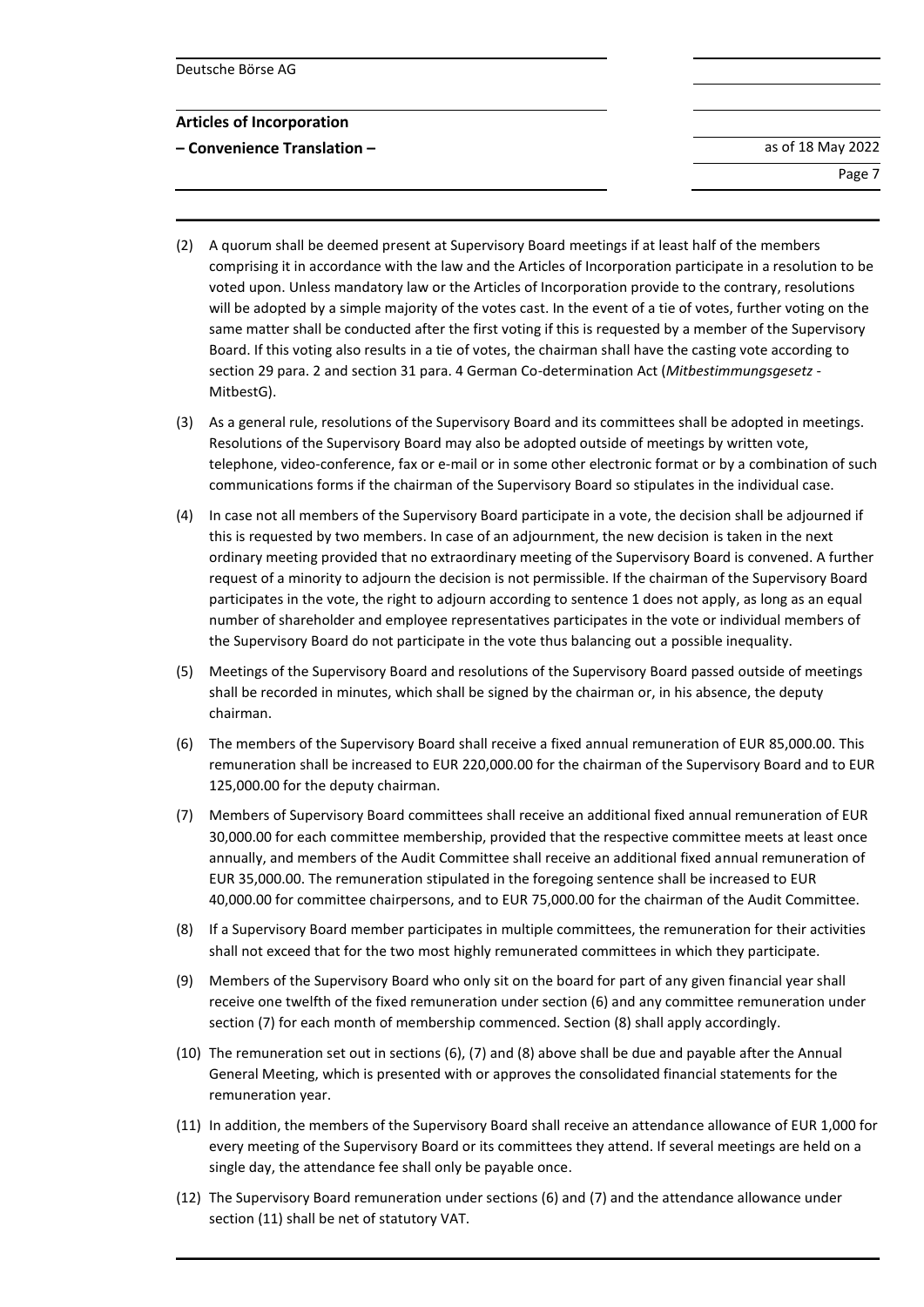Deutsche Börse AG

## **Articles of Incorporation**

**– Convenience Translation –** as of 18 May 2022

Page 8

# **C. Shareholders' Meetings**

#### **Place**  $$14$

Shareholders' Meetings shall be held at the seat of the Corporation or at another location within 100 km of the seat of the Corporation.

#### $§$  15 **Calling of the Meeting**

Unless other persons are authorized by law to do so, the Shareholders' Meetings shall be convened by the Executive Board or the Supervisory Board. To the extent that no shorter period is admissible by law, the convocation of the Shareholders' Meeting must be published in the electronic Federal Gazette (*Bundesanzeiger)* no less than 30 days prior to the conclusion of the date by which shareholders are required under section 16 (1) of the Articles of Incorporation of the Corporation to register to attend the Shareholders' Meeting. The date on which the convocation was published shall not be included in this 30-day period. This does not exclude any other forms of convocation permitted by law.

#### $§16$ **Attendance, Voting Rights**

- (1) The right to participate in and vote at the Shareholders' Meeting is extended to all shareholders having registered in due time whose shares are registered in the share ledger. The Corporation must receive the registration at the address indicated in the notice of convocation no less than six days prior to the Shareholders' Meeting, whereby the date on which the registration is received is not included in these six days. Registration must be submitted in writing, by fax or in any other manner as stipulated by the Corporation in the notice of convocation of the Shareholders' Meeting.
- (2) Each no-par value share shall entitle the holder thereof to cast one vote at a Shareholders' Meeting.
- (3) Voting rights may be exercised by proxy. Power of attorneys must be granted in textform, unless a less stringent form is stipulated by law.
- (4) The Executive Board is authorized to provide that shareholders are able to participate in the Annual General Meeting in absentia and without appointing a proxy, and to exercise all or some of their rights, in part or in full, via electronic means of communication. The Executive Board is also authorized to stipulate in further detail the conditions of participating in the Annual General Meeting and exercising rights in accordance with sentence 1. Such conditions shall be communicated at the time the Annual General Meeting is convened.
- (5) The Executive Board is authorized to provide that shareholders are able to exercise their right to vote at the Annual General Meeting in absentia, either in writing or via electronic means of communication (postal ballot). The Executive Board is also authorized to stipulate in further detail the conditions of voting by postal ballot in accordance with sentence 1. Such conditions shall be communicated at the time the Annual General Meeting is convened.

#### $617$ **Chairman, Broadcast of the Shareholders' Meeting**

(1) The Shareholders' Meetings shall be chaired by the chairman of the Supervisory Board or, in his absence, a member of the Supervisory Board elected by the shareholder representatives of the Supervisory Board by simple majority of the votes cast (Chairman of the Meeting).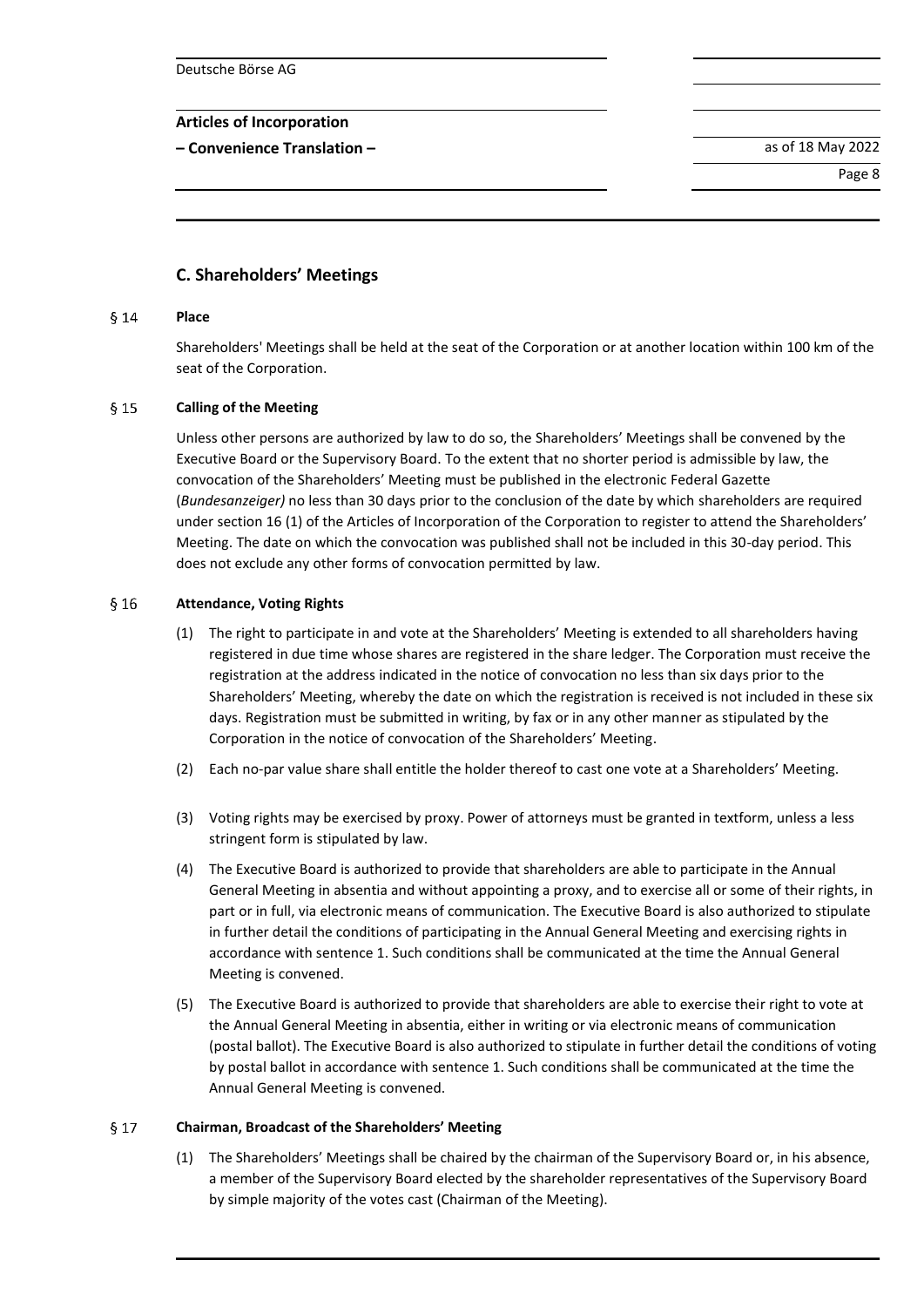**– Convenience Translation –** as of 18 May 2022

Page 9

- (2) The Chairman of the Meeting may determine an order of the items of discussion in deviation from the agenda set out in the notice of the meeting. He shall also determine the method and form of any voting.
- (3) The chair of the Annual General Meeting is authorized to limit the time in which shareholders are entitled to make statements and ask questions. In particular, he/she is authorized, either at the beginning or during the course of the Annual General Meeting, to set an appropriate period of time for the entire Annual General Meeting, for an individual agenda item or for individual statements or questions.
- (4) The Executive Board may permit the audiovisual transmission of the Shareholders' Meeting.

#### $§$  18 **Adoption of Resolutions**

- (1) Unless mandatory rules of the Stock Corporation Act provide to the contrary, resolutions of the Shareholders' Meeting will be adopted with simple majority of the votes cast. To the extent that the Stock Corporation Act, for purposes of a resolution, prescribes in addition an approving majority of the share capital represented at the meeting, a simple majority of the share capital so represented shall be sufficient subject to admissibility by law.
- (2) If, in any election at a Shareholders' Meeting, a simple approving majority is not attained on the first ballot, a second ballot shall be made from a shortlist of such two candidates who have received the largest number of votes. In case of a tie the decision shall be made by drawing lots.

# **IV Annual Financial Statements, Appropriation of Profits**

#### $§$  19 **Fiscal Year**

- (1) The fiscal year of the Corporation is the calendar year.
- (2) Within the first three months of the fiscal year the Executive Board shall prepare the annual balance sheet, profit and loss statement including the notes thereto as well as the management report with respect to the immediately preceding fiscal year and submit these documents without undue delay to the Supervisory Board together with the proposal to the Shareholders' Meeting for the appropriation of net retained profits. The Supervisory Board shall deliver its report to the Executive Board within one month following receipt of the documents referred to hereinbefore.
- (3) The annual financial statements, the management report, the report of the Supervisory Board and the proposal for the appropriation of net retained profits shall be submitted to the Shareholders' Meeting not later than within the first eight months of the new fiscal year.
- (4) The Shareholders' Meeting shall, within the first eight months of the fiscal year, decide on the approval of the acts of the Executive Board and of the Supervisory Board, the appropriation of net retained profits, the appointment of the auditor and, to the extent provided for by law, on the approval of the annual financial statements.

#### $$20$ **Appropriation of Profits, Entitlement to Share in Profits**

- (1) The resolution adopted by the Shareholders' Meeting with respect to the appropriation of net retained profits shall separately reflect the following items:
	- a) the amount of net retained profits
	- b) the amount or non-cash asset to be distributed to the shareholders